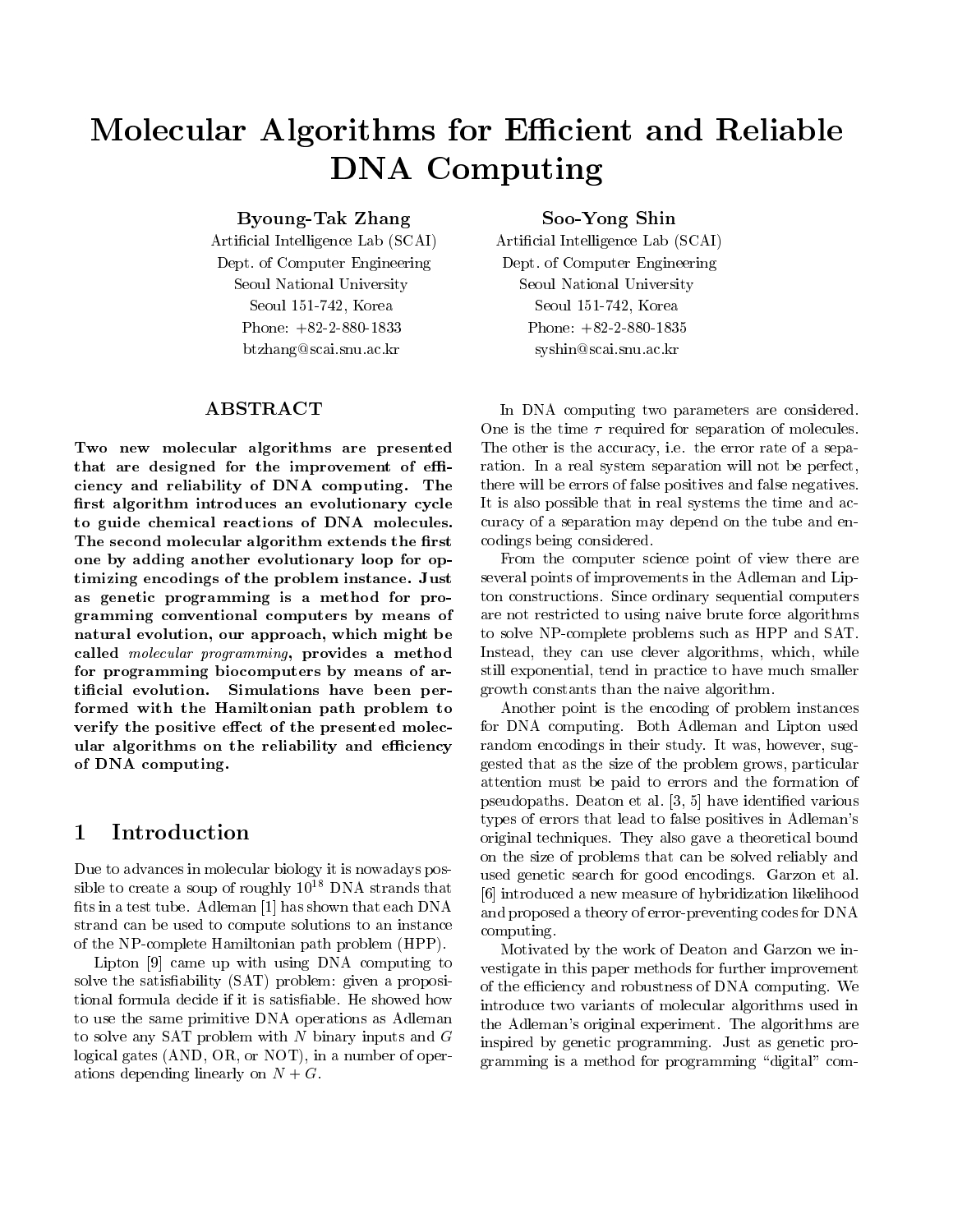puters by means of "natural" evolution, our approach, which might be called *molecular programming*, provides a method for programming "biocomputers" by means of arti-cial evolution Genetic programming is based on treestructured representations while molecular pro gramming uses double strands of DNA sequences Just as trees are natural representations for conventional dig ital computers DNA molecules are natural representa tions for biocomputers. The operators in genetic programming are inspired by natural systems whereas the operators in molecular programming are inspired by ar ti-cial systems of the cial systems  $\mathcal{L}_\mathbf{z}$  and  $\mathcal{L}_\mathbf{z}$  and  $\mathcal{L}_\mathbf{z}$  and  $\mathcal{L}_\mathbf{z}$  and  $\mathcal{L}_\mathbf{z}$  and  $\mathcal{L}_\mathbf{z}$  and  $\mathcal{L}_\mathbf{z}$  and  $\mathcal{L}_\mathbf{z}$  and  $\mathcal{L}_\mathbf{z}$  and  $\mathcal{L}_\mathbf{z}$ 

The  $r$  molecular programming algorithm we study algorithm we study algorithm we study algorithm we study algorithm we study algorithm we study algorithm we study algorithm we study algorithm we study algorithm we study a ied is an "evolutionary" version of simple DNA computing. Instead of brute force search, the algorithm "evolves" molecules by iterating synthesis and separation steps. The second molecular algorithm is an exthe -version of the -version of the -version of the -version of the -version of the -version of the -version of the -version of the -version of the -version of the -version of the -version of the -version of the -version evolutionary loop outside the molecular evolution cycle This outer genetic search optimizes DNA encodings for representing problem instances It should be noted that our approach is die rent from that of Deaton at all that of Deaton at all that of Deaton at all that of Deaton While they focuse on implementing a genetic algorithm by making use of mismatches in chemical reactions we attempt to predict and minimize such mismatches to make DNA computing more efficient and reliable.

The effectiveness of the proposed algorithms is shown on the Adleman's graph for the 7-city Hamiltonian path problem. Our simulation results using the NACST (Nucleic Acid Computing Simulation Toolbox) system which are being developed in the SCAI Lab at Seoul National University indicate that the Adleman's encoding scheme with random 20-mers are effective from biological point of view, but are inefficient from the computing point of view Our simulations suggest that there exist shorter encodings that can effectively solve the  $7$ -HPP problem.

The paper is organized as follows. In Section 2 we describe the basic molecular algorithm for the Adleman style Distributions of the Section of the Section and Section and Section and Section and Section and Section new molecular algorithms and their experimental results on the improvement of reliability and efficiency of DNA computing Section Section Section Section Section 1999, The Section Section 1999, The Section 1999 of the Section 1999 of the Section 1999 of the Section 1999 of the Section 1999 of the Section 1999 of the Section 1999 of study and suggests further work

### $\overline{2}$ Adleman-Style DNA Computing

Adleman [1] showed how to use molecules of DNA to solve an instance of the Hamiltonian path problem in a test tube using standard methods of molecular biology Given a set of 7 vertices with some interconnecting (directed paths the problem is to - problem is to - problem is to - problem is to - problem is to - problem is to each vertex exactly once. Figure 1 shows a graph that



Figure 1: The Hamiltonian path problem with 7 vertices

has a Hamiltonian path from  $v_{in} = 0$  to  $v_{out} = 6$ , given by the edges

$$
0 \to 1, 1 \to 2, 2 \to 3, 3 \to 4, 4 \to 5, 5 \to 6. \tag{1}
$$

Adleman synthesized unique 20-mer nucleotide tag sequences to give each vertex a "from" and "to" address. For each vertex  $i$  in the graph, a random 20-mer oligonucleotide

$$
O_i \tag{2}
$$

is generated. For edge  $i \rightarrow j$  in the graph, an oligonucleotide

$$
O_{i \to j} \tag{3}
$$

is derived from the 3' 10-mer of  $O_i$  and from the 5' 10mer of  $O_i$ . For each vertex i in the graph,

$$
\bar{O_i} \tag{4}
$$

is the Watson-Crick complement of  $O_i$ . For example,  $\overline{O}_5$ serves as a splint to bind  $O_{4\rightarrow 5}$  and  $O_{5\rightarrow 6}$  in preparation for ligation

The following nondeterministic algorithm solves the problem

- 1. Generate random paths through the graph.
- 2. Keep only those paths that begin with  $v_{in}$  and end with  $v_{out}$ .
- 3. If the graph has  $n$  vertices, then keep only those paths that enter exactly  $n$  vertices.
- Keep only those paths that enter all of the vertices of the graph at least once
- 5. If any paths remain, say "Yes"; otherwise, say "No."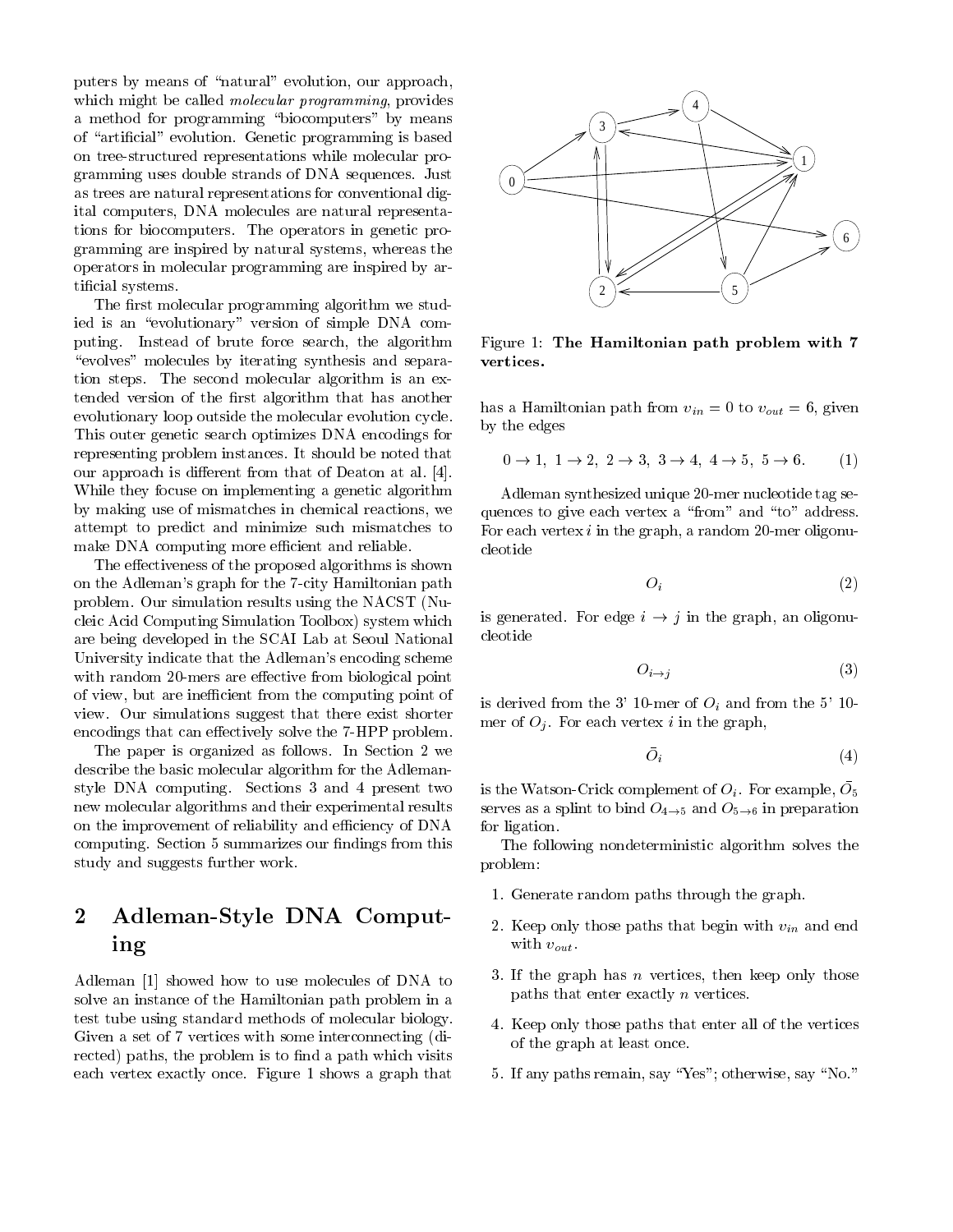Each path was represented by the mer contain ing the appropriate path tags in the correct order. In solution these single-stranded DNA molecules randomly hybridized to their complements forming longer strands which were double-stranded in complementary regions. After allowing about four hours for the strands to hy bridize, DNA ligase and polymerase were used to "sew up" the strands, getting a set of DNA molecules representing all possible paths in the graph. Chemical and physical operations were then performed to extract only the DNA molecules which corresponded to Hamiltonian paths from this soup

The total number of separation and synthesis steps required grows linearly with the size (number of vertices and edges) of the problem. The experiment took Adleman about a week

The essential steps needed for DNA computing above can be summarized as follows

- 1. *Encoding*: Determine an encoding for the problem.
- 2. *Initialization*: Generate a pool of oligos.
- 3. Synthesis: Produce candidate solutions by molecular operators
- se rough the second solution of the solutions of the solutions of the solutions of the solutions of the solutions of the solution of the solution of the solution of the solution of the solution of the solution of the solut steps

In the Adlemans experiment the encoding for oligos were random and there were no control over the synthesis and separation steps. One drawback of this simple molecular algorithm is that it might propagate only bad solutions in the synthesis step. For example, the candidates longer than mer are infeasible solutions but may continue to hybridize to generate other infeasible solutions. Useless reactions can be avoided by early application of separa tion steps The following molecular algorithm is based on this observation

## A Molecular Evolutionary Al gorithm

We introduce an evolutionary loop into the basic molec ular algorithm for DNA computing. In this algorithm, the synthesis and separation steps are respectively equiv alent to genetic operators and selection in genetic pro gramming The molecular evolutionary process can be summarized as follows

- 1. *Encoding*: Determine an encoding for the problem.
- 2. Initialization: Generate a pool of oligos.
- $\mathcal{S}$  contract contract  $\mathcal{S}$
- (a) Synthesis: Produce candidate solutions by molecular operators
- (b) Separation: Filter out infeasible solutions by lab steps

The procedure incorporates a while loop that iterates the synthesis and separation steps for  $c_{max}$  cycles. This molecular algorithm is more like an evolutionary algo rithm in the sense that the DNA pool evolves as time goes on Unlike usual evolutionary algorithms the se lection operators are based on binary constraints. If the constraint is satisfied in the data that is specific in the case of the sequences  $\mathcal{L}_{\mathcal{A}}$ test tube otherwise they are -ltered out There is no -tness function de-ned explicitly

We compared the performance of the simple molec ular algorithm ( $sMA$ ) and the iterative version ( $iMA$ ). Simulations have been performed on the NACST system for the  $7$ -vertex HPP problem. The performance was measured in terms of efficiency and reliability. In simulations we use two parameters to control the bio lap ex periment One is the pool size de-ned as the number of oligos to determine the cost for biomaterials The other parameter is the reaction time the maximum number of reactions allowed in the synthesis step which determines the time for DNA computing in simulation

The sMA algorithm was initialized with 1 million oligos which undergo chemical reactions for 10 million times. The iMA was given the same number of oligos but it iterates 10 cycles of synthesis and separation steps. One million (one tenth of the  $sMA$ ) reactions take place for each synthesis step

In the iMA the molecules were removed from the pool when its code starts with  $v_{in}$  and ends with  $v_{out}$  but the length is shorter than the solution. Pruning was also performed in the case that the sequence is longer than the solution length By removing infeasible molecules and then continuing reactions the iterative algorithm pre vents consuming oligos without producing feasible so lutions. This results in more effective use of resources (oligos) and thus reduce the costs for lab experiments.

We studied the effect of reaction time on the reliability of - nding solutions The results are summarized in the results are summarized in the results are summarized in Table 3. For various reaction times, the iterative molecular algorithm found solutions approximately twice more often than the simple molecular algorithm The simple molecular algorithm found solutions reliably only under enough reaction time and a big size of pool

Figure 2 compares the number of molecules remaining in the pool as the experiment step progresses It can be observed that, whereas the size of oligos for sMA is relatively large in step 2 and undergoes a fast reduction in step 3, the size of oligos for  $\text{IMA}$  reduces by a large amount at step 2 and remains almost the same thereafter. The result is that iMA produces a larger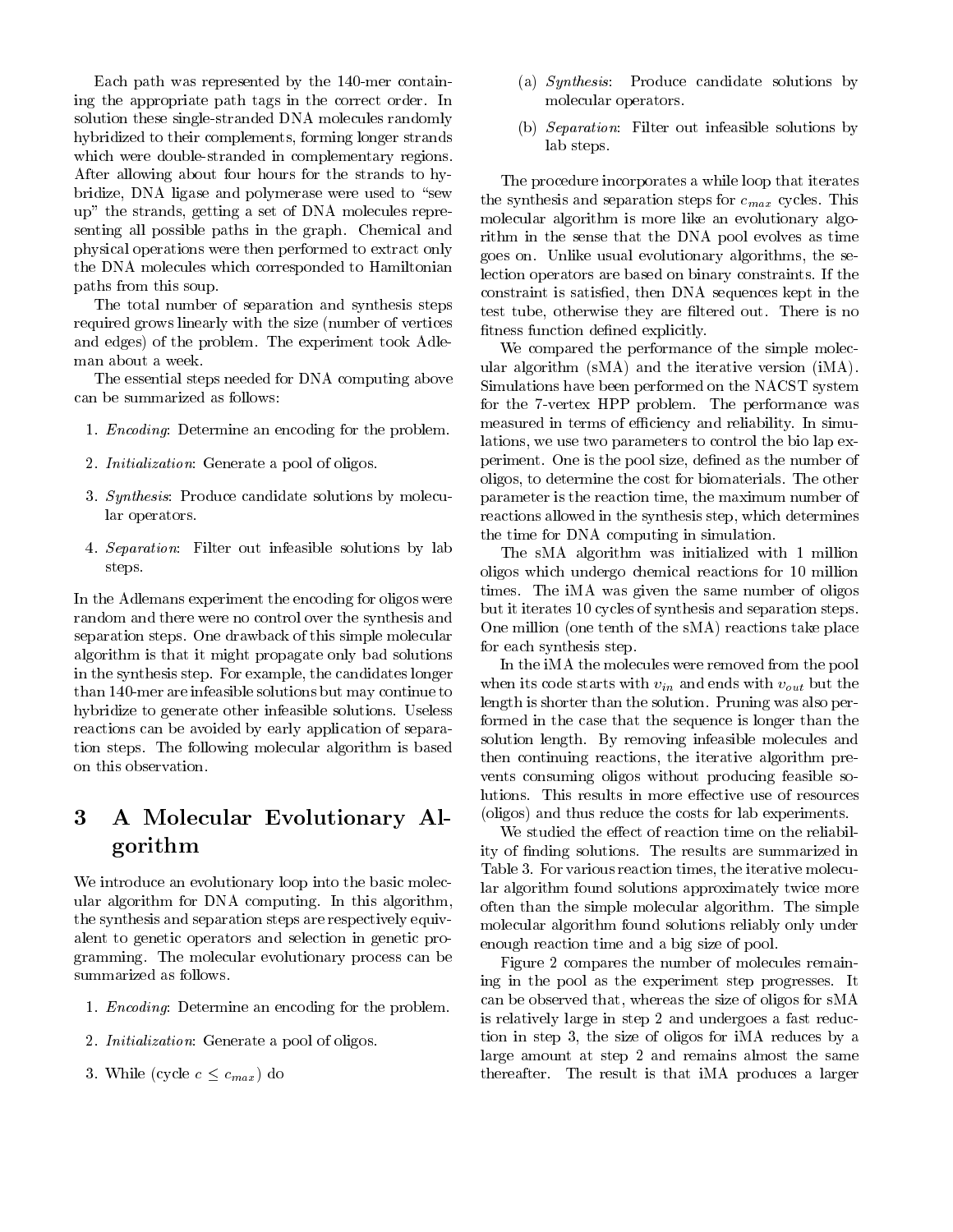Table 1: Parameters for the simple molecular algorithm

| Parameters               | Values     |  |
|--------------------------|------------|--|
| Task                     | $7 - HPP$  |  |
| Pool size                | 1,000,000  |  |
| Reaction time            | 10,000,000 |  |
| Max cycle                |            |  |
| Code length for vertex   | 10         |  |
| Hybridization error rate | 0.01       |  |
| Ligation error rate      |            |  |

Table Parameters for the iterative molecular algorithm

| Parameters               | Values    |  |
|--------------------------|-----------|--|
| Task                     | $7 - HPP$ |  |
| Pool size                | 1,000,000 |  |
| Reaction time            | 1,000,000 |  |
| Max cycle                | 10        |  |
| Code length for vertex   | 10        |  |
| Hybridization error rate | 0.01      |  |
| Ligation error rate      | 0.01      |  |

Table Comparison of the simple molecular al  $\mathcal{L}$  and the iterative molecular algorithm in the interation molecular algorithm in the interaction of  $\mathcal{L}$ rithm  $\mathcal{M}$  in the average number of solutions of solutions of solutions of solutions of solutions of solutions of solutions of solutions of solutions of solutions of solutions of solutions of solutions of solutions of

| Code   |                 | Pool   Reaction   Num    Avg# Solutions |      |                 |          |        |
|--------|-----------------|-----------------------------------------|------|-----------------|----------|--------|
| Length | Size            | Time                                    | Runs | $\parallel$ sMA | iMA      |        |
| 20     | 10 <sup>6</sup> |                                         | 20   | 1.70            | 3.10     | The 1  |
| 20     | $10^{6}$        | $7.5 \times 10^6$                       | 20   | 1.40            | 2.20     | rithn  |
| 20     | 10 <sup>6</sup> | $5 \times 10^6$                         | 20   |                 | $1.80\,$ | bio e. |



Figure 2: Number of molecules survived each lab step for the simple molecular algorithm



Figure 3: Number of molecules survived each synthesis-separation cycle for the iterative molecular algorithm

number of solutions with faster convergence than sMA This demonstrates the effect of iMA to remove infeasible solutions at an early stage

Figure 3 shows the survived and erased molecules in each iteration. The amount of survived molecules is large at cycles 0 and 1, after which it remains almost constant. Similar phenomenon is observed for the erased molecules

# A Molecular Evolutionary Al gorithm with Code Optimiza

The main feature of the code-optimizing molecular algorithm is to search for good encodings before starting the bio experiments. Deaton et al. [3] has explored the use of a genetic algorithm for the optimization of the encoding This concept is combined with the iterative molecular al gorithm resulting in a molecular evolutionary algorithm with code-optimization:

- 1. Generate a population of encodings for the problem.
- $\Box$  gmax do ---------  $\partial = \partial m \omega$ 
	- $\mathcal{L}$  . The statistic the statistic theoretical energy of  $\mathcal{L}$
	- $t = t$  . Section the section of  $\mathbb{R}^n$
	- c Apply genetic operators to produce a new pop ulation
- $\mathbf{L}$
- Initialization Generate a pool of oligos using the best code.
- While cycle <sup>c</sup> cmax do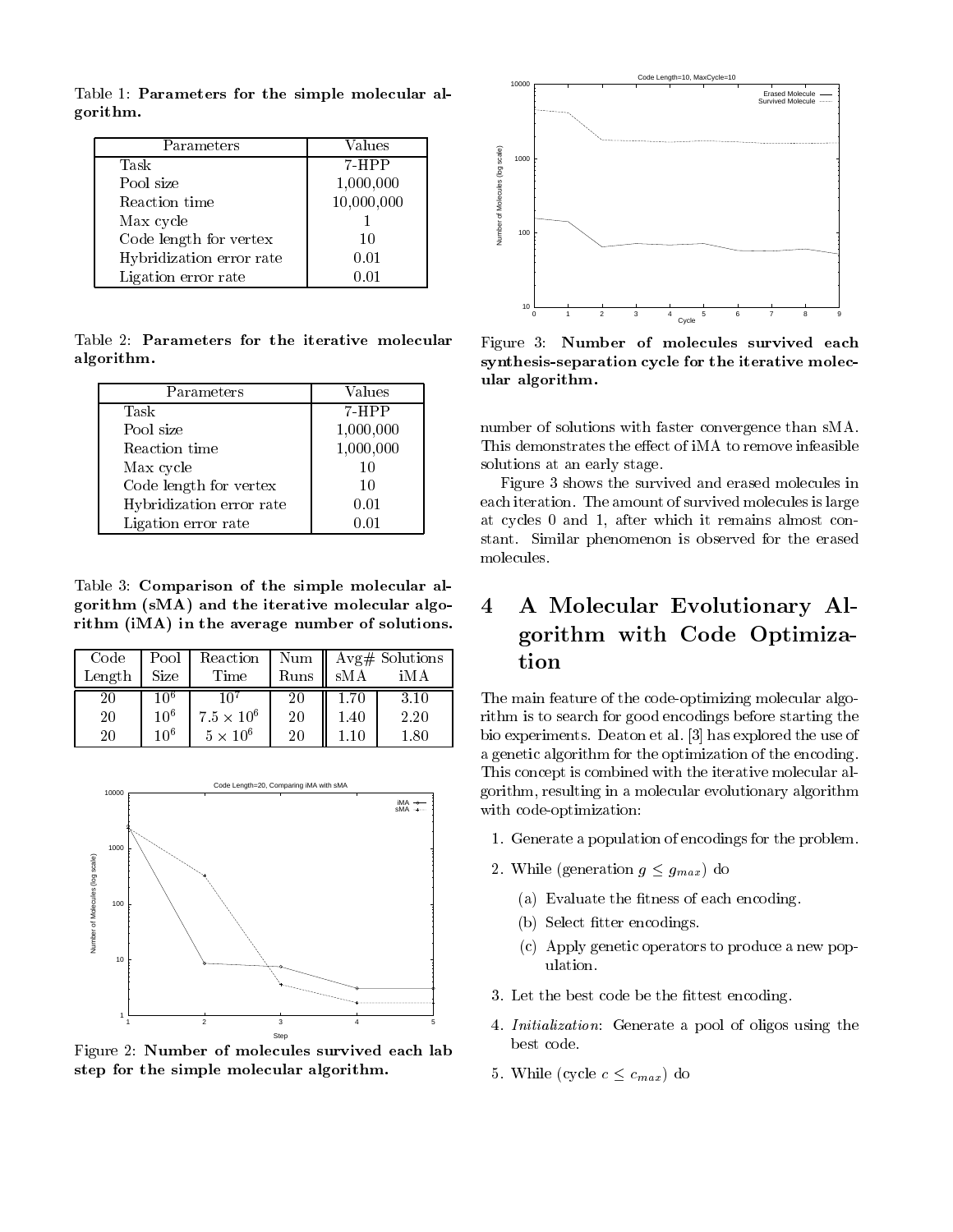

(a) Mismatched Hybridization



(b) Shifted Hybridization

#### Figure Types of reaction error

- (a)  $Synthesis$ : Produce candidate solutions by molecular operators
- (b) Separation: Filter out infeasible solutions labsteps

In effect, the encoding step of the iterative molecular<br>algorithm is extended by steps 1–3 above to generate an<br>optimized encoding.<br>To find good encodings we need to consider various<br>causes of errors. There are two main t algorithm is extended by steps  $1-3$  above to generate an optimized encoding

To -nd good encodings we need to consider various causes of errors There are two main types of errors in DNA computing. False positives are the error caused when the algorithm produces sequences which appear to be valid solutions but actually are not False nega tives are the answers to the problem which exist, but the na<sub>l</sub>gorithm cannot are caused by mission and caused by mission matches in chemical reactions. We currently consider the following types of reaction errors as illustrated in  $\mathbf{f}$  and  $\mathbf{f}$ 

- 1. Mismatched hybridization
- 2. Shifted hybridization

Hybridization stringency refers to the number of com plement base pairs that have to match for DNA oligonu cleotides to bind Hybridization stringency depends on reaction conditions, such as sodium concentration, temperature, and relative percentage of  $A+T$ 's and  $G+C$ 's. The indirect effect of these factors on hybridization errors are not considered in the following simulations

For solving the HPP problem we considered three types of errors false positive hybridiztion of verticies false negative hybridization of vertices, and correct hy- $\mathbf{u}$  is a set and the -thus indicated the -thus indicated the -thus indicated the -thus indicated the -thus indicated the -thus indicated the -thus indicated the -thus indicated the -thus indicated the -thus indicated encoding are measured by estimating these possibilities

Table describes the experimental setup for DNA computing simulations. Experiments were performed with four values of code length four values of code length  $\sim$  1. For values of code length  $\sim$  1. For values of code length  $\sim$  1. For values of code length  $\sim$  1. For values of code length  $\sim$  1. For values of code Other parameters are the same as the experiments in the



Figure 5: Fitness vs. generation for genetic code optimization



Figure 6: Number of molecules survived each lab steps: comparison of the molecular algorithm with and without code optimization

previous section. Table 5 shows the parameters used for genetic optimization of encodings for the 7-HPP problem. An evolutionary algorithm was run with population size of 100 for 100 generations. Crossover rate and mutation rate were  $0.5$  and  $0.1$  respectively.

Figure depicts the -tness evolution during the ge netic code optimization process It can be seen that  $\mathbb{R}^n$ encodings are found within 10 generations. The reliability of the encoding was veri-ed by running the DNA computing simulator. The result of optimized encoding and random encoding are compared in Figure 6. The graph shows the number of molecules survived each lab step averaged over four dientes to de lengths not have a length over  $\mathcal{S}$ 10, 20). Optimized encodings produced less molecules in steps in the contract of the contract of the contract of the contract of the contract of the contract of the contract of the contract of the contract of the contract of the contract of the contract of the contract of the c more solutions, than random encodings.

Table 8 shows examples of good (optimized) and bad (negatively optimized) encodings found by the genetic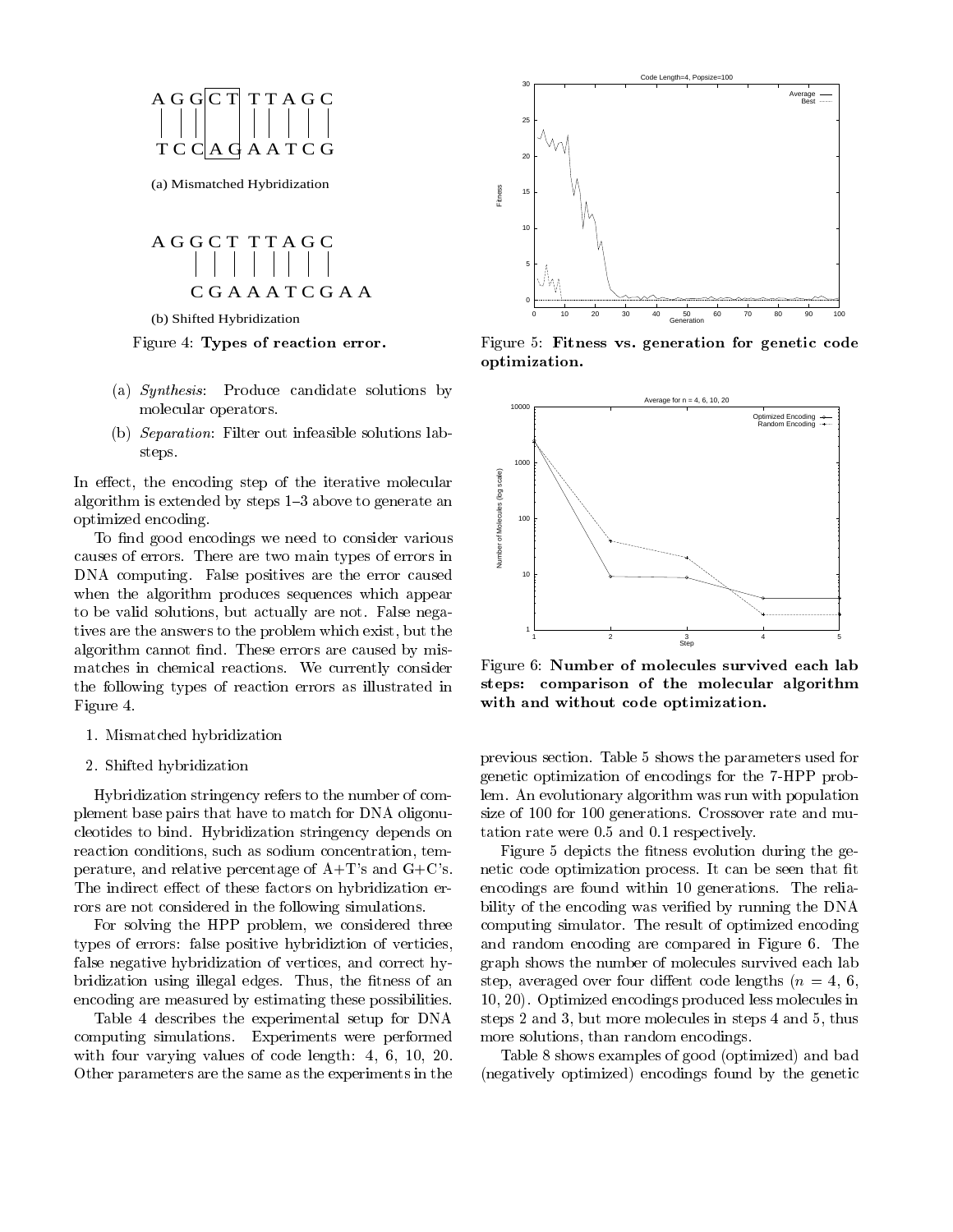Parameters Parameters Value Task 7-HPP Pool size 1,000,000  $\sim$  reaction times the contraction time time that the contract of the contract of the contract of the contract of the contract of the contract of the contract of the contract of the contract of the contract of the contra Max cycle  $10$ Code length for vertex  $4, 6, 10, 20$ Hybridization error rate Ligation error rate  $0.01$ 

Table Parameters for the iterative molecular algorithm

Table 5: Parameters for genetic codeword optimization

| Parameter       | Value |
|-----------------|-------|
| Task            | 7-HPP |
| Population size | 100   |
| Max generation  | 100   |
| Crossover rate  | 0.5   |
| Mutation rate   |       |

Table Number of molecules survived the lab steps comparison with good  $\alpha$  and  $\alpha$  and  $\alpha$  and  $\alpha$  and  $\alpha$  and  $\alpha$  and  $\alpha$  and  $\alpha$  and  $\alpha$  and  $\alpha$  and  $\alpha$  and  $\alpha$  and  $\alpha$  and  $\alpha$  and  $\alpha$  and  $\alpha$  and  $\alpha$  and  $\alpha$  and  $\alpha$  and  $\alpha$  and  $\alpha$  and  $\alpha$  a bad **inegatively** optimized by the newspace for  $\alpha$  $-1$   $-1$   $-1$   $-1$   $-1$ 

| $\mathbf n$ | step                    | Good encoding | Bad encoding |
|-------------|-------------------------|---------------|--------------|
| 4           | 1                       | 2504.59       | 2436.29      |
|             | $\boldsymbol{2}$        | 8.93          | 0.95         |
|             | $\overline{3}$          | 8.44          | 0.33         |
|             | $\overline{4}$          | 3.81          | 0.00         |
|             | $\overline{5}$          | 3.81          | 0.00         |
|             | $\mathbf{1}$            | 2506.60       | 2468.10      |
|             | $\boldsymbol{2}$        | 9.04          | 59.57        |
| 6           | 3                       | 8.72          | 56.86        |
|             | $\overline{4}$          | 3.92          | 4.38         |
|             | $\overline{5}$          | 3.92          | 4.38         |
| 10          | $\mathbf{1}$            | 2515.00       | 2161.15      |
|             | $\overline{2}$          | 9.95          | 17.55        |
|             | 3                       | 8.95          | 16.75        |
|             | $\overline{\mathbf{4}}$ | 4.05          | 2.70         |
|             | $\mathbf{5}$            | 4.05          | 2.70         |
|             | $\mathbf{1}$            | 2526.60       | 2534.95      |
| 20          | $\overline{2}$          | 8.70          | 2.73         |
|             | $\boldsymbol{3}$        | 7.55          | 1.95         |
|             | $\frac{4}{5}$           | 3.10          | 0.50         |
|             |                         | 3.10          | 0.50         |

Table 7: Comparison of the molecular algorithm with random codes and optimized codes in the number of successful runs (pool size $=$ 10°, reac- $\,$ tion time= $10<sup>7</sup>$ ).

| $\operatorname*{Code}\nolimits_{\operatorname*{Length}}% \operatorname*{Length}\nolimits_{\operatorname*{Length}}% \operatorname*{Length}% \nolimits_{\operatorname*{Path}}% \operatorname*{Path}\nolimits_{\operatorname*{Path}}% \operatorname*{Path}\nolimits_{\operatorname*{Path}}% \operatorname*{Path}\nolimits_{\operatorname*{Path}}% \operatorname*{Path}\nolimits_{\operatorname*{Path}}% \operatorname*{Path}\nolimits_{\operatorname*{Path}}% \operatorname*{Path}\nolimits_{\operatorname*{Path}}% \operatorname*{Path}\nolimits_{\operatorname*{Path}}% \operatorname*{Path}\nolimits_{\operatorname*{Path}}% \operatorname*{Path}\nolimits$ | Num  | $#S$ uccessful Runs |        |
|-------------------------------------------------------------------------------------------------------------------------------------------------------------------------------------------------------------------------------------------------------------------------------------------------------------------------------------------------------------------------------------------------------------------------------------------------------------------------------------------------------------------------------------------------------------------------------------------------------------------------------------------------------------|------|---------------------|--------|
|                                                                                                                                                                                                                                                                                                                                                                                                                                                                                                                                                                                                                                                             | Runs | Optimized           | Random |
|                                                                                                                                                                                                                                                                                                                                                                                                                                                                                                                                                                                                                                                             |      |                     |        |
|                                                                                                                                                                                                                                                                                                                                                                                                                                                                                                                                                                                                                                                             |      |                     |        |
|                                                                                                                                                                                                                                                                                                                                                                                                                                                                                                                                                                                                                                                             |      |                     |        |
|                                                                                                                                                                                                                                                                                                                                                                                                                                                                                                                                                                                                                                                             |      |                     |        |

search. Listed are the encodings for code length  $n =$  $-101 - 01 - 01$ 

Table 6 compares the number of molecules that survived each lab step. As can be seen, molecules of bad encodings have in general a smaller number of solutions than optimized encodings An exception is the case of n in which the random encoding has a slightly larger number of solutions vs  but the andom en coding used about 7 times more molecules than that of the optimized encoding. This demonstrates the possibility of the iterative algorithm for improving the efficiency of compuation and usage of molecules

### Conclusions

We presented two DNA computing algorithms that are inspired by evolutionary algorithms. The introduction of inner evolutionary cycle increased the efficiency of the DNA computing procedure. The use of outer evolutionary loop reduced the error rate in hybridization process and thus improved reliability of DNA computing. Our molecular algorithms are motivated more from the com puter science point of view rather than the biological point of view and so far we have ignored some of bio lab techniques which are also dependent of temperature sodium concentration etc

It should be noted that the utility of the augmented molecular algorithms in real molecular systems depends on the types of lab techniques adopted. The simpler the separation steps, the more useful the inner evolutionary loop. On the other hand, if separation steps are more timeconsuming than hybridization then the iteration may be more expensive in time. However, in this latter case there still exists the possibility of utility; it makes better use of molecules since the molecular evolutionary algorithm makes better use of the molecules than the brute force DNA computing procedure

We identified similarities between DNA computing ed similarities between DNA computing and genetic programming. Both are similar in that the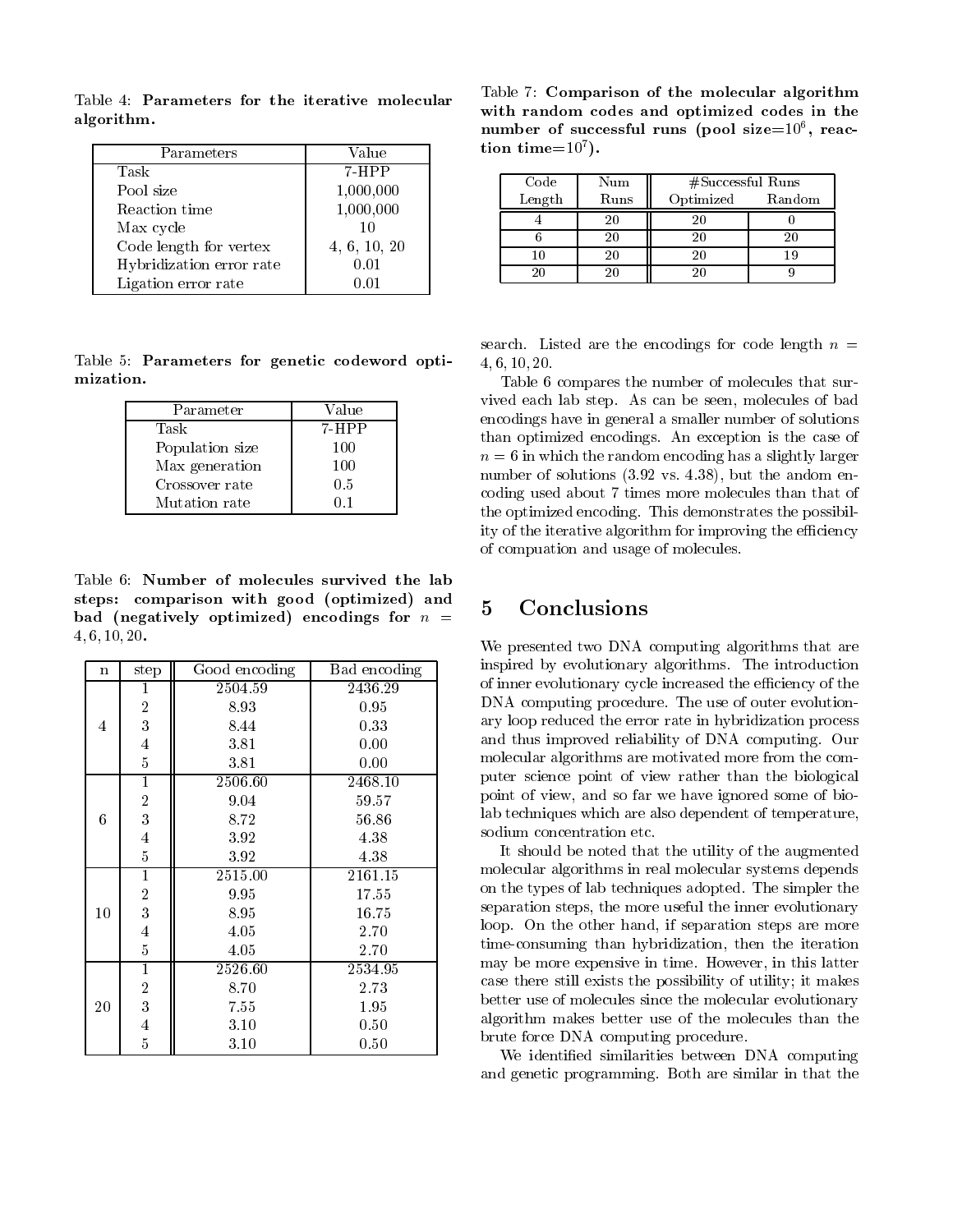Table 8: Good and bad encodings found by the code-optimizing molecular algorithm:  $n =$  $-1$   $-1$   $-1$   $-1$   $-1$ 

| $\mathbf n$    | Vertex           | Good Encoding     | <b>Bad Encoding</b> | bloatir<br>also ha                |
|----------------|------------------|-------------------|---------------------|-----------------------------------|
|                |                  |                   |                     | compu                             |
|                | $\boldsymbol{0}$ | GATT              | AGTA                | motiva                            |
|                | $\mathbf{1}$     | CAGC              | AGAA                | bloatin                           |
|                | $\boldsymbol{2}$ | <b>TACA</b>       | CAGT                | In t                              |
| $\overline{4}$ | $\overline{3}$   | <b>AATA</b>       | <b>AGCC</b>         | DNA c                             |
|                | $\overline{4}$   | GCTC              | ACTG                | lem. It                           |
|                | $\overline{5}$   | <b>GTAC</b>       | <b>TATA</b>         | algorit                           |
|                | $6\phantom{.}6$  | <b>TCCC</b>       | <b>CTTG</b>         |                                   |
|                |                  |                   |                     | ${\rm Ack}$                       |
|                | $\boldsymbol{0}$ | TCGTGA            | TACTAG              |                                   |
|                | $\mathbf{1}$     | <b>CGAATT</b>     | TCCGAA              | Thank                             |
|                | $\boldsymbol{2}$ | <b>GCCAAA</b>     | <b>ATTCGG</b>       | $\text{ology}$ ),                 |
| $\sqrt{6}$     | 3                | CAATTC            | <b>GCTAAG</b>       | June A                            |
|                | $\overline{4}$   | <b>GTCTTG</b>     | AAGAAT              | ics), al                          |
|                | $\overline{5}$   | GGTAAG            | <b>ATTACA</b>       | cussion                           |
|                | $6\phantom{.}6$  | GGACGC            | TCCGAC              | Dongb                             |
|                |                  |                   |                     | Resear                            |
|                | $\boldsymbol{0}$ | <b>ACGTAGCTCC</b> | GGTTCCGTGA          |                                   |
|                | $\mathbf{1}$     | TACGTCGATC        | ATATGCAGGC          | Refe                              |
|                | $\overline{2}$   | GTACCAATGC        | AAAACTGTAG          |                                   |
| 10             | 3                | CGTAGTCATG        | CGGTTCTCCC          | $[1]$<br>$\mathbf{A}$             |
|                | $\overline{4}$   | ATGCCTTCAG        | CGGTTGGGAA          | tio                               |
|                | $\overline{5}$   | AGCGTATCGT        | ACGCTCCCAG          | 26                                |
|                | $6\phantom{.}6$  | CAATACTTCT        | TATGACGTAT          |                                   |
|                |                  |                   |                     | $[2]$<br>$\mathbf{A}$<br>a        |
|                | $\overline{0}$   | AAAAAACATC        | ${\bf A CATGGATCA}$ | $\mathbf{A}$                      |
|                |                  | GGAATACATG        | TGCAGTGTCT          | $[3]$<br>$\mathbf{D}$             |
|                |                  |                   |                     | $\overline{\mathbf{s}}$ c         |
|                | $\mathbf{1}$     | CAGCATAAAC        | CGCCTTTCGT          | er.                               |
|                |                  | CTGTGGAAGA        | AGAACTGCCG          | ri                                |
|                |                  |                   |                     | W                                 |
|                | $\overline{2}$   | ATGTCGGAGT        | CCGTGGGCTG          | M                                 |
|                |                  | <b>TCACCTACCA</b> | GATTTTCGGA          |                                   |
|                |                  |                   |                     | $[4]$ D                           |
| 20             | 3                | ACCACATGCG        | ATCGTAAGTG          | $_{\rm sc}$                       |
|                |                  | GCGGGCGACA        | <b>GCTACTAGCA</b>   | $b\epsilon$                       |
|                |                  |                   |                     | $f_{\rm O}$                       |
|                | $\overline{4}$   | <b>GCTCACTGCT</b> | TTTAACAATG          | $\it in$                          |
|                |                  | TCGAAAGCTC        | AATTGAACAA          | ti                                |
|                |                  |                   |                     |                                   |
|                | $\bf 5$          | GGTATCATCG        | TTTAGCGTTT          | $\lceil 5 \rceil$<br>$\mathbf{D}$ |
|                |                  | TTTGGACTGG        | ACAGGTGTTT          | $\overline{\mathbf{s}}$ c         |
|                |                  |                   |                     | bi                                |
|                |                  |                   | GACTATTTGT          | $P_{i}$                           |
|                | 6                | <b>CTTTATATCA</b> |                     | $\lceil 6 \rceil$<br>G            |
|                |                  | GGAATAAGTG        | TGCAGTGTCT          | R.                                |
|                |                  |                   |                     |                                   |

size of encoding is variable. The difference lies in that GP has tree structures while DNA molecules has linear structures (at least in current encodings). Many genetic programming researchers have faced with the problem of bloating, the explosion of non-functional codes  $[7]$ . We also have observed similar non-functional codes in DNA computing. The presented molecular algorithms were motivated from this observation and used to reduce the bloating factor in DNA computing

In this paper we con-ned ourselves to Adlemanstyle DNA computing applied to the Hamiltonian path prob lem. It would be more interesting to see our molecular algorithms solve other computational problems

# Acknowledgments

Thanks to Sung-Soo Jun (Department of Molecular Biology), Gye-Won Seo (Department of Chemistry), Sirk-June Augh (Institute for Molecular Biology and Genetics), all with Seoul National University, for helpful discussions This research was partially supported by the Dongbu Foundation and the Seoul National University Research Foundation

- , a computation of the computation of the computation of the computation of the computation of the computation tion of solutions to combinatorial problems. Science, 266:1021-1024.
- [2] Adleman, Leonard M. 1996. On constructing a molecular computer. DNA Based Computers, American Mathematical Society. Pages 1-21.
- [3] Deaton, R., Murphy, R.C., Garzen, M., Franceschetti, Donald R., Stevens, S.E. Jr.. 1996. Good encodings for DNA-based solutions to combinatorial problems Proceedings of - Second DIMACS Workshop on DNA Based Computers American Mathematical Society, (to appear)
- TCACCTACCA GATTTTCGGA Deaton R Murphy RC Garzon M France schetti, Donald R., Stevens, S.E. Jr., 1997. A DNA based implementation of an evolutionary search for good encodings for DNA computation. *Proceed*ings IEEE Conference on Evolutionary Computa  $tion$ , IEEE Press. Pages  $267-271$ .
	- [5] Deaton, R., Murphy, R.C., Garzen, M., Franceschetti, Donald R., Stevens, S.E. Jr. 1998 Reliability and efficiency of a DNA-based computation. Physical Review Letters
	- [6] Garzon, M., Neathery, P., Deaton, R., Murphy, R. C., Franceschetti, D.R., and Stevens, S.E. Jr..